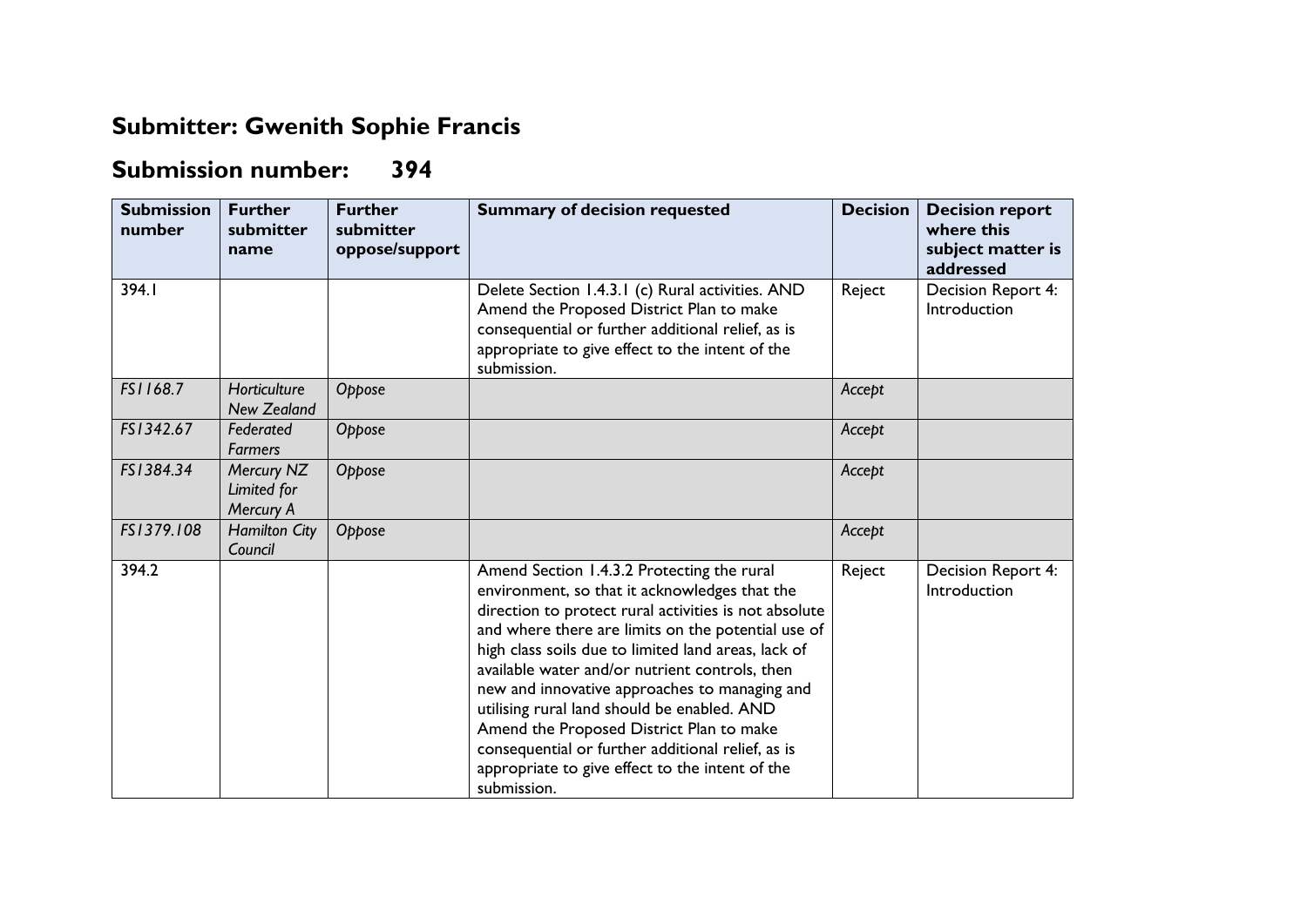| <b>Submission</b><br>number | <b>Further</b><br>submitter<br>name    | <b>Further</b><br>submitter<br>oppose/support | <b>Summary of decision requested</b>                                                                                                                                                                                                                                                                                                                                            | <b>Decision</b> | <b>Decision report</b><br>where this<br>subject matter is<br>addressed |
|-----------------------------|----------------------------------------|-----------------------------------------------|---------------------------------------------------------------------------------------------------------------------------------------------------------------------------------------------------------------------------------------------------------------------------------------------------------------------------------------------------------------------------------|-----------------|------------------------------------------------------------------------|
| FS1168.10                   | Horticulture<br><b>New Zealand</b>     | Oppose                                        |                                                                                                                                                                                                                                                                                                                                                                                 | Accept          |                                                                        |
| FS1384.35                   | Mercury NZ<br>Limited for<br>Mercury A | Oppose                                        |                                                                                                                                                                                                                                                                                                                                                                                 | Accept          |                                                                        |
|                             | Gwenith<br>Sophie<br>Francis           |                                               | Amend Section 1.5.4 Urban growth, so that it<br>focuses on urban issues, not rural issues, and the<br>utilisation of urban land. AND Amend the<br>Proposed District Plan to make consequential or<br>further additional relief, as is appropriate to give<br>effect to the intent of the submission.                                                                            | Reject          | Decision Report 4:<br>Introduction                                     |
| FS1384.36                   | Mercury NZ<br>Limited for<br>Mercury A | Oppose                                        |                                                                                                                                                                                                                                                                                                                                                                                 | Accept          |                                                                        |
| 394.4                       |                                        |                                               | Amend Section 1.5.5 Services and general<br>infrastructure, to signal that land close to urban<br>infrastructure (main roads, and water or<br>wastewater services) will be prioritised for<br>urbanisation. AND Amend the Proposed District<br>Plan to make consequential or further additional<br>relief, as is appropriate to give effect to the intent<br>of the submission. | Reject          | Decision Report 4:<br>Introduction                                     |
| FS1384.37                   | Mercury NZ<br>Limited for<br>Mercury A | Oppose                                        |                                                                                                                                                                                                                                                                                                                                                                                 | Accept          |                                                                        |
| 394.5                       |                                        |                                               | Amend Section 1.5.7.3 Water, to recognise the<br>cumulative effect of the "Vision and Strategy" on<br>the potential for high class soils to be utilised<br>other than dry stock farming - particularly the<br>direction to use less water and fewer nutrients.<br>AND Amend the Proposed District Plan to make                                                                  | Reject          | Decision Report 4:<br>Introduction                                     |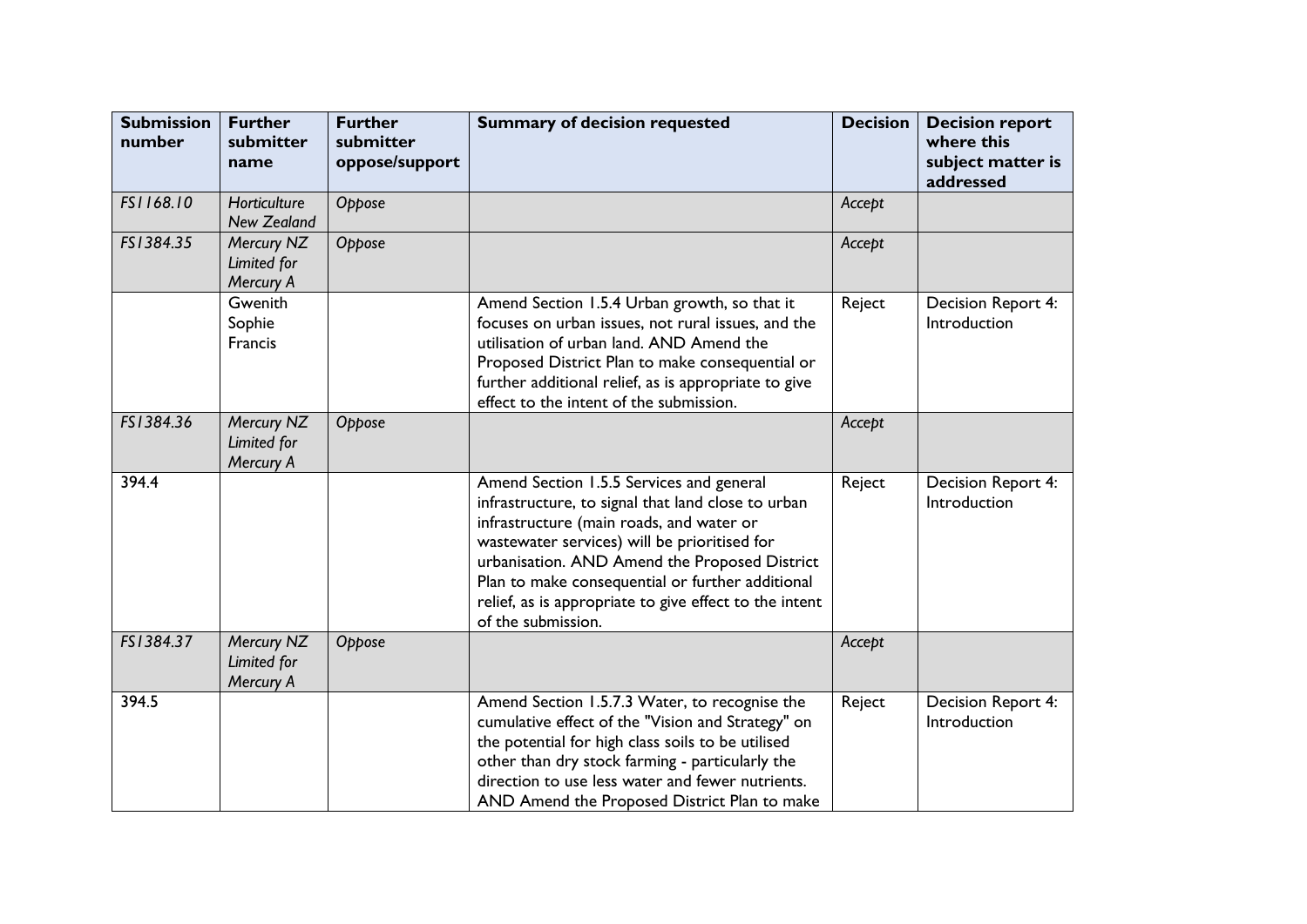| <b>Submission</b><br>number | <b>Further</b><br>submitter<br>name | <b>Further</b><br>submitter<br>oppose/support | <b>Summary of decision requested</b>                                                                                                                                                                                                                                                                                                                                                                                                                                                                    | <b>Decision</b> | <b>Decision report</b><br>where this<br>subject matter is<br>addressed |
|-----------------------------|-------------------------------------|-----------------------------------------------|---------------------------------------------------------------------------------------------------------------------------------------------------------------------------------------------------------------------------------------------------------------------------------------------------------------------------------------------------------------------------------------------------------------------------------------------------------------------------------------------------------|-----------------|------------------------------------------------------------------------|
|                             |                                     |                                               | consequential or further additional relief, as is<br>appropriate to give effect to the intent of the<br>submission.                                                                                                                                                                                                                                                                                                                                                                                     |                 |                                                                        |
| FS1168.25                   | Horticulture<br><b>New Zealand</b>  | Oppose                                        |                                                                                                                                                                                                                                                                                                                                                                                                                                                                                                         | Accept          |                                                                        |
| FS1223.65                   | Mercury NZ<br>Limited               | Support                                       |                                                                                                                                                                                                                                                                                                                                                                                                                                                                                                         | Reject          |                                                                        |
| 394.6                       |                                     |                                               | Add a new objective to Chapter 3 Natural<br>Environment, to encourage the restoration<br>and/or rehabilitation of indigenous ecosystems to<br>encourage new significant ecological areas to be<br>established to replace, in part, what has been lost.<br>AND Amend the Proposed District Plan to make<br>consequential or further additional relief, as is<br>appropriate to give effect to the intent of the<br>submission.                                                                           | Reject          | Decision Report 9:<br>Significant Natural<br>Areas                     |
| FS1062.35                   | Andrew and<br>Christine<br>Gore     | Support                                       |                                                                                                                                                                                                                                                                                                                                                                                                                                                                                                         | Reject          |                                                                        |
| FS1342.68                   | Federated<br><b>Farmers</b>         | Oppose                                        |                                                                                                                                                                                                                                                                                                                                                                                                                                                                                                         | Accept          |                                                                        |
| 394.7                       |                                     |                                               | Add new policies to Chapter 3 Natural<br>Environment to implement the additional<br>objective requested (in submission point 394.6)<br>which provide, interalia, subdivision incentives<br>for creating areas with significant indigenous<br>biodiversity value, including the encouragement,<br>establishment or protection of: (i) Significant<br>linkages between large (significant) areas of native<br>bush, wetland, scrubland and dunelands; (ii)<br>Significant enhancement of an area which is | Reject          | Decision Report 9:<br>Significant Natural<br>Areas                     |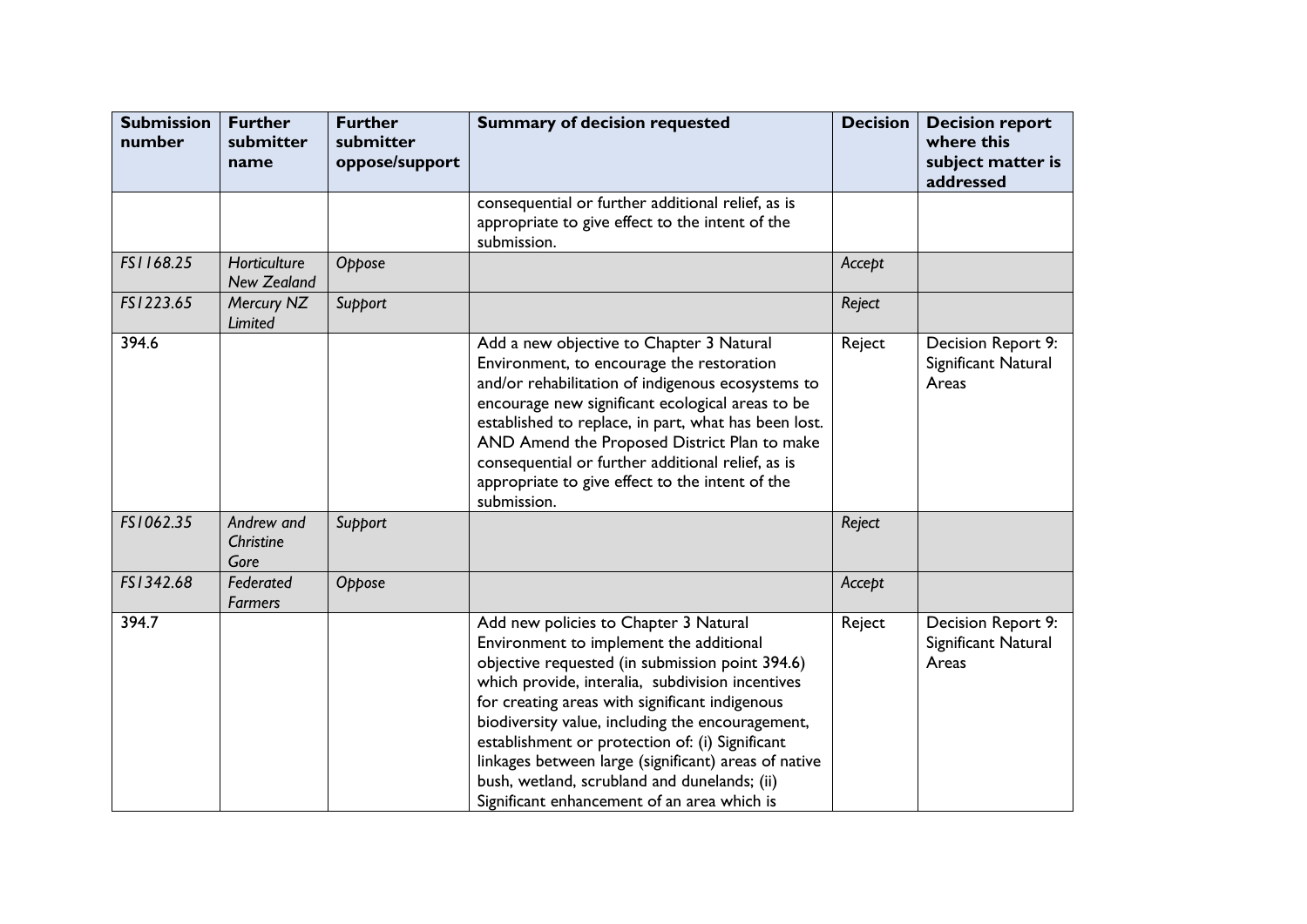| <b>Submission</b><br>number | <b>Further</b><br>submitter<br>name | <b>Further</b><br>submitter<br>oppose/support | <b>Summary of decision requested</b>                                                                                                                                                                                                                                                                                                                                                                                                                                                                                           | <b>Decision</b> | <b>Decision report</b><br>where this<br>subject matter is<br>addressed |
|-----------------------------|-------------------------------------|-----------------------------------------------|--------------------------------------------------------------------------------------------------------------------------------------------------------------------------------------------------------------------------------------------------------------------------------------------------------------------------------------------------------------------------------------------------------------------------------------------------------------------------------------------------------------------------------|-----------------|------------------------------------------------------------------------|
|                             |                                     |                                               | already significant in terms of bush or natural<br>values; (iii) Significant restoration or enhancement<br>of areas which are largely depleted, highly<br>modified or destroyed in terms of native<br>biodiversity within the district; (iv)<br>Compensation, mitigation or remediation to<br>offset the adverse effects of subdivision or<br>development. AND Amend the Proposed District<br>Plan to make consequential or further additional<br>relief, as is appropriate to give effect to the intent<br>of the submission. |                 |                                                                        |
| FS1342.69                   | Federated<br>Farmers                | Support                                       |                                                                                                                                                                                                                                                                                                                                                                                                                                                                                                                                | Reject          |                                                                        |
| 394.8                       |                                     |                                               | Amend Policy 3.2.8 Incentivise subdivision, as<br>follows: (a) Incentivise subdivision in the Rural<br>Zone when there is the legal and physical<br>protection of Significant Natural Areas, provided<br>the areas are of a suitable size and quality to<br>achieve a functioning ecosystem material<br>ecological benefit. AND Amend the Proposed<br>District Plan to make consequential or further<br>additional relief, as is appropriate to give effect to<br>the intent of the submission.                                | Reject          | Decision Report 9:<br>Significant Natural<br>Areas                     |
| 394.9                       |                                     |                                               | Add an objective to Chapter 5 Rural<br>Environment, to encourage and enable innovative<br>development opportunities which both provide<br>additional living opportunities and enhance the<br>sustainable utilisation of the rural environment<br>through facilitating farm parks. AND Amend the<br>Proposed District Plan to make consequential or                                                                                                                                                                             | Reject          | <b>Decision Report</b><br>22: Rural Zone                               |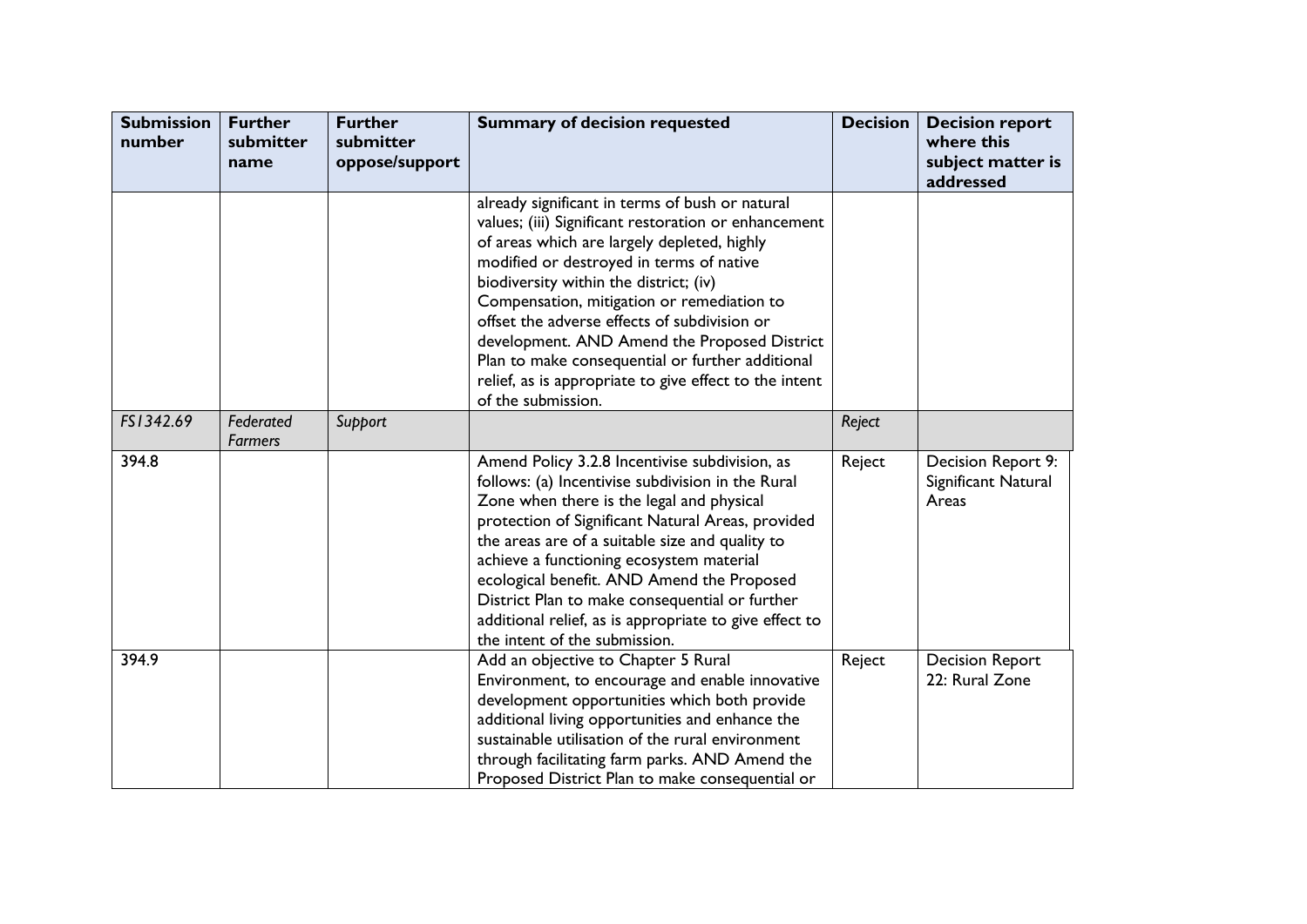| <b>Submission</b><br>number | <b>Further</b><br>submitter<br>name    | <b>Further</b><br>submitter<br>oppose/support | <b>Summary of decision requested</b>                                                                                                                                                                                                                                                                                                                                                                                                                                                                                                                                                                                                                                                                                                                                                                                                                                                                                                                                                                            | <b>Decision</b>   | <b>Decision report</b><br>where this<br>subject matter is<br>addressed |
|-----------------------------|----------------------------------------|-----------------------------------------------|-----------------------------------------------------------------------------------------------------------------------------------------------------------------------------------------------------------------------------------------------------------------------------------------------------------------------------------------------------------------------------------------------------------------------------------------------------------------------------------------------------------------------------------------------------------------------------------------------------------------------------------------------------------------------------------------------------------------------------------------------------------------------------------------------------------------------------------------------------------------------------------------------------------------------------------------------------------------------------------------------------------------|-------------------|------------------------------------------------------------------------|
|                             |                                        |                                               | further additional relief, as is appropriate to give<br>effect to the intent of the submission.                                                                                                                                                                                                                                                                                                                                                                                                                                                                                                                                                                                                                                                                                                                                                                                                                                                                                                                 |                   |                                                                        |
| FS1379.113                  | <b>Hamilton City</b><br>Council        | Oppose                                        |                                                                                                                                                                                                                                                                                                                                                                                                                                                                                                                                                                                                                                                                                                                                                                                                                                                                                                                                                                                                                 | Accept            |                                                                        |
| FS1388.113                  | Mercury NZ<br>Limited for<br>Mercury E | Oppose                                        |                                                                                                                                                                                                                                                                                                                                                                                                                                                                                                                                                                                                                                                                                                                                                                                                                                                                                                                                                                                                                 | Accept            |                                                                        |
| 394.10                      |                                        |                                               | Add new policies to Chapter 5 Rural<br>Environment, to facilitate farm parks and ensure<br>good quality outcomes by: (i) Allowing up to 1<br>new site per 4 ha, provided that the parent title is<br>20 ha or larger; (ii) New sites being clustered,<br>less than 5000m2 and the development to be<br>lined with a Farm Management Plan to ensure<br>long term environmentally sustainable farming<br>practices; (iii) Ecological restoration of permanent<br>watercourses and wetlands; (iv) Reverse<br>sensitivity covenants for farming activities; (v)<br>Clustering of houses where topography allows it;<br>and (vi) Facilitating changes of use in farming<br>operations to land uses which are compatible and<br>give effect to the "Vision and Strategy" and are<br>more sustainable through reduced water and<br>nutrient needs. AND Amend the Proposed<br>District Plan to make consequential or further<br>additional relief, as is appropriate to give effect to<br>the intent of the submission. | Accept in<br>Part | <b>Decision Report</b><br>22: Rural Zone                               |
| FS1322.8                    | Synlait Milk                           | Oppose                                        |                                                                                                                                                                                                                                                                                                                                                                                                                                                                                                                                                                                                                                                                                                                                                                                                                                                                                                                                                                                                                 | Accept in<br>Part |                                                                        |
| FS1110.24                   | Synlait Milk<br>Limited                | Oppose                                        |                                                                                                                                                                                                                                                                                                                                                                                                                                                                                                                                                                                                                                                                                                                                                                                                                                                                                                                                                                                                                 | Accept in<br>Part |                                                                        |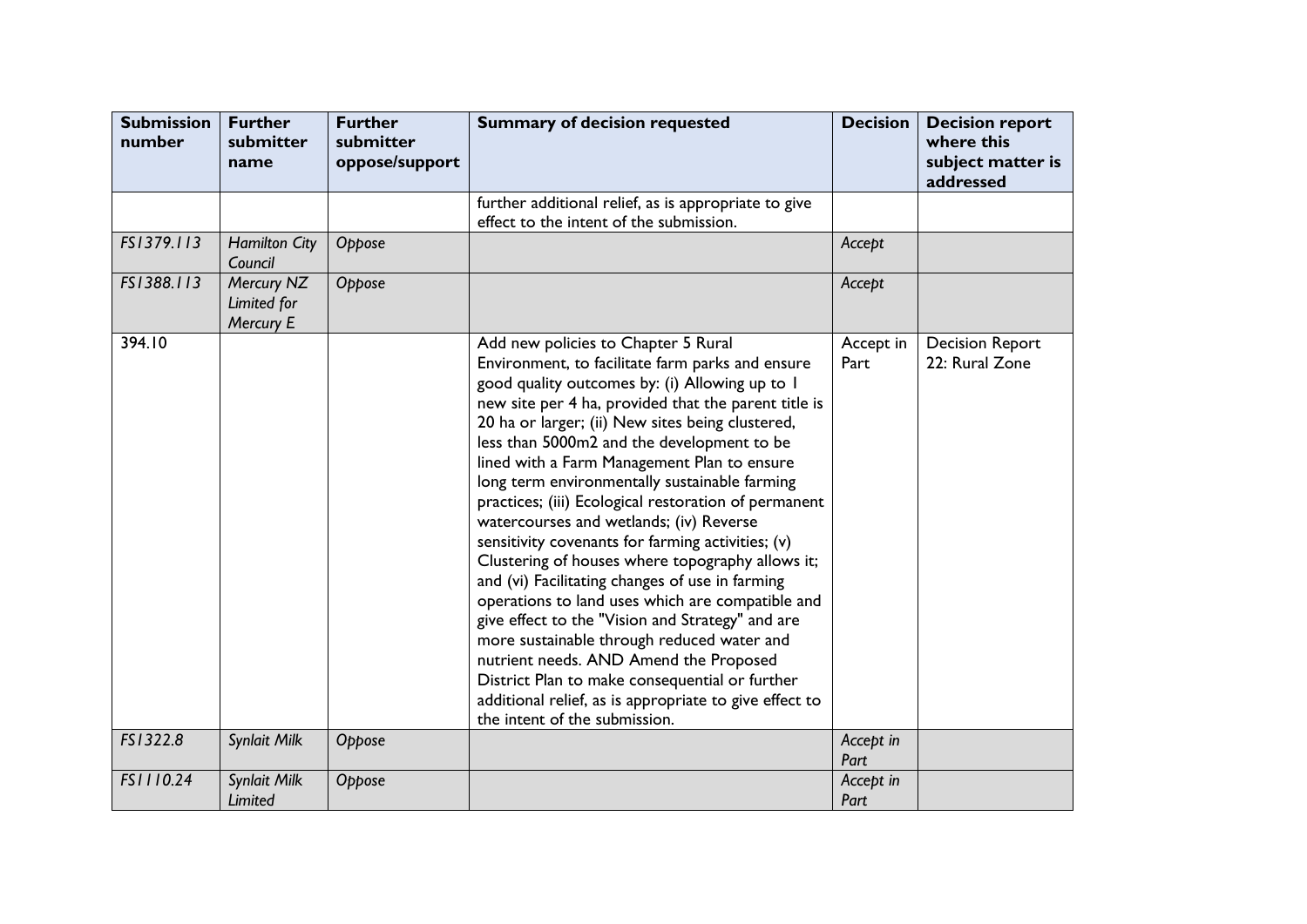| <b>Submission</b><br>number | <b>Further</b><br>submitter<br>name    | <b>Further</b><br>submitter<br>oppose/support | <b>Summary of decision requested</b>                                                                                                                                                                                                                                                                                                                                                                                                                                                                                                                                                                                                                                                                                                                                                                                                                                                                                                                                                                                                                                                                                                                                                                                                                   | <b>Decision</b>   | <b>Decision report</b><br>where this<br>subject matter is<br>addressed |
|-----------------------------|----------------------------------------|-----------------------------------------------|--------------------------------------------------------------------------------------------------------------------------------------------------------------------------------------------------------------------------------------------------------------------------------------------------------------------------------------------------------------------------------------------------------------------------------------------------------------------------------------------------------------------------------------------------------------------------------------------------------------------------------------------------------------------------------------------------------------------------------------------------------------------------------------------------------------------------------------------------------------------------------------------------------------------------------------------------------------------------------------------------------------------------------------------------------------------------------------------------------------------------------------------------------------------------------------------------------------------------------------------------------|-------------------|------------------------------------------------------------------------|
| FS1342.70                   | Federated<br><b>Farmers</b>            | <b>Not Stated</b>                             |                                                                                                                                                                                                                                                                                                                                                                                                                                                                                                                                                                                                                                                                                                                                                                                                                                                                                                                                                                                                                                                                                                                                                                                                                                                        | Accept in<br>Part |                                                                        |
| FS1379.109                  | <b>Hamilton City</b><br>Council        | Oppose                                        |                                                                                                                                                                                                                                                                                                                                                                                                                                                                                                                                                                                                                                                                                                                                                                                                                                                                                                                                                                                                                                                                                                                                                                                                                                                        | Accept in<br>Part |                                                                        |
| FS1388.114                  | Mercury NZ<br>Limited for<br>Mercury E | Oppose                                        |                                                                                                                                                                                                                                                                                                                                                                                                                                                                                                                                                                                                                                                                                                                                                                                                                                                                                                                                                                                                                                                                                                                                                                                                                                                        | Accept in<br>Part |                                                                        |
| 394.11                      |                                        |                                               | Amend Section 5.2 Productive Versatility of Rural<br>Resources by rewriting, so that: (i) increased and<br>efficient utilisation of the rural land resource is<br>enabled; (ii) the capacity and versatility of high<br>class soils is maintained and enhanced where<br>those soils are (or are likely to be) part of a<br>farming unit that has sufficient critical area and<br>where the soils are located in areas which have<br>available allocable water and nutrient capacity;<br>and (iii) Delete or rewrite Policy 5.2.2 - High<br>class soils to give effect to the above and/or the<br>protection of high class soils is limited to tracts of<br>land which are large enough to be commercially<br>viable and with available water and nutrient<br>budgets; and (iv) Delete or rewrite Policy 5.2.3<br>Effects of subdivision and development on soils to<br>give effect to the above and/or the protection of<br>high class soils is limited to tracts of land which<br>are large enough to be commercially viable and<br>with available water and nutrient budgets. AND<br>Amend the Proposed District Plan to make<br>consequential or further additional relief, as is<br>appropriate to give effect to the intent of the<br>submission. | Reject            | <b>Decision Report</b><br>22: Rural Zone                               |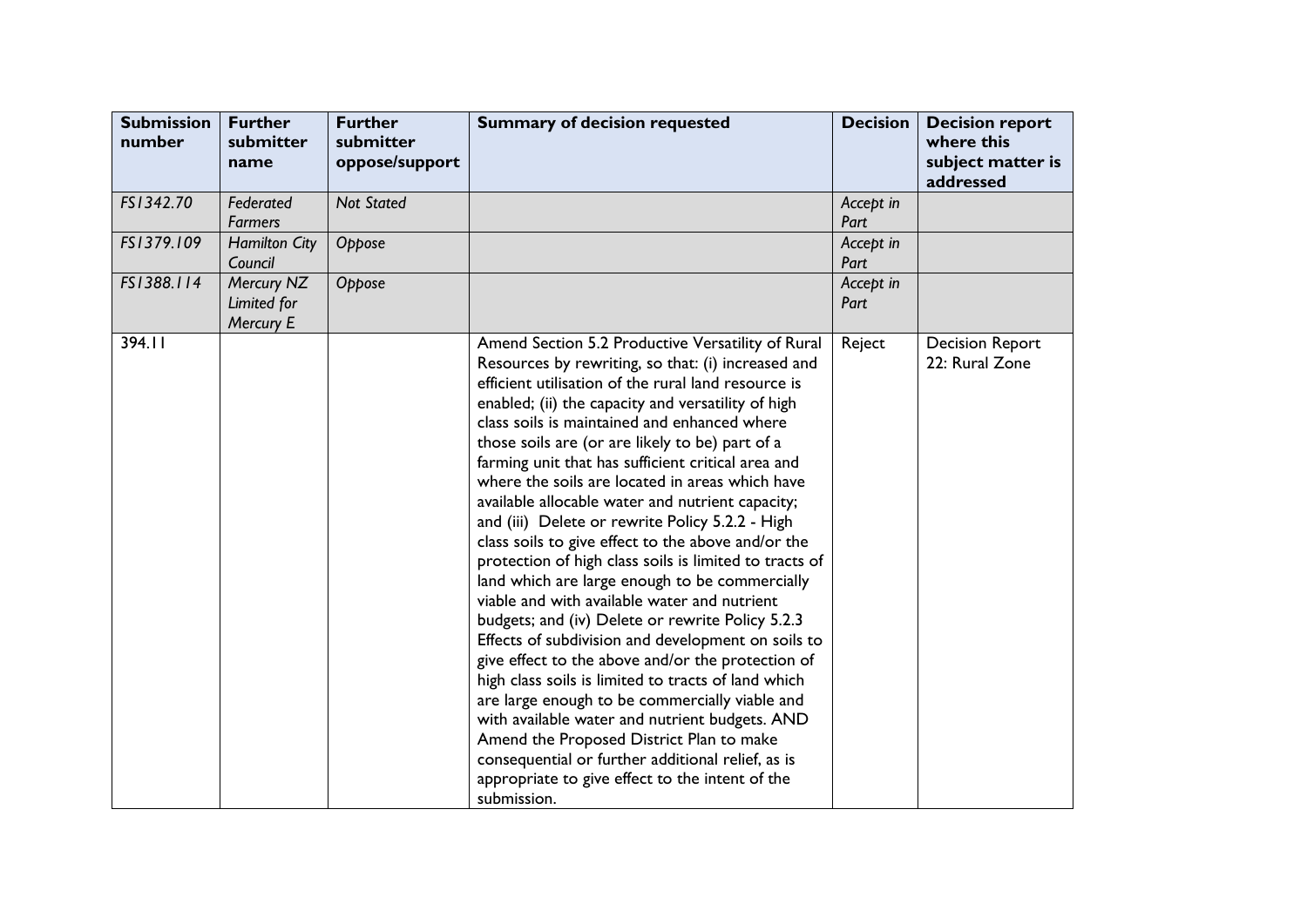| <b>Submission</b><br>number | <b>Further</b><br>submitter<br>name    | <b>Further</b><br>submitter<br>oppose/support | <b>Summary of decision requested</b>                                                                                                                                                                                                                                                                                                                                                                          | <b>Decision</b>   | <b>Decision report</b><br>where this<br>subject matter is<br>addressed |
|-----------------------------|----------------------------------------|-----------------------------------------------|---------------------------------------------------------------------------------------------------------------------------------------------------------------------------------------------------------------------------------------------------------------------------------------------------------------------------------------------------------------------------------------------------------------|-------------------|------------------------------------------------------------------------|
| FS1388.115                  | Mercury NZ<br>Limited for<br>Mercury E | Support                                       |                                                                                                                                                                                                                                                                                                                                                                                                               | Accept            |                                                                        |
| 394.12                      |                                        |                                               | Delete Objective 5.3.1 Rural character and<br>amenity, and replace with a new objective that<br>enables rural activities in rural zones. AND<br>Amend the Proposed District Plan to make<br>consequential or further additional relief, as is<br>appropriate to give effect to the intent of the<br>submission.                                                                                               | Reject            | <b>Decision Report</b><br>22: Rural Zone                               |
| FS1379.110                  | <b>Hamilton City</b><br>Council        | Oppose                                        |                                                                                                                                                                                                                                                                                                                                                                                                               | Accept            |                                                                        |
| 394.13                      |                                        |                                               | Delete Policy 5.3.4 (a) Density of dwellings and<br>buildings within the rural environment OR<br>Amend Policy 5.3.4 (a) Density of dwellings and<br>buildings within the rural environment to<br>encourage clustering AND/OR Amend the<br>Proposed District Plan to make consequential or<br>further additional relief, as is appropriate to give<br>effect to the intent of the submission.                  | Accept in<br>Part | <b>Decision Report</b><br>22: Rural Zone                               |
| FS1375.6                    | <b>Radio New</b><br>Zealand            | Oppose                                        |                                                                                                                                                                                                                                                                                                                                                                                                               | Accept in<br>Part |                                                                        |
| 394.14                      |                                        |                                               | Amend Rule 22.3.2 PI (a) Minor dwelling, as<br>follows: P1 (a) One minor dwelling not exceeding<br>70m2 gross floor area in footprint (excluding<br>decks and carports) within a lot. (b) Where there<br>is an existing dwelling located within a lot: (i) The<br>minor dwelling must be located within 20m 200m<br>of the dwelling; AND Amend the Proposed<br>District Plan to make consequential or further | Accept in<br>Part | <b>Decision Report</b><br>22: Rural Zone                               |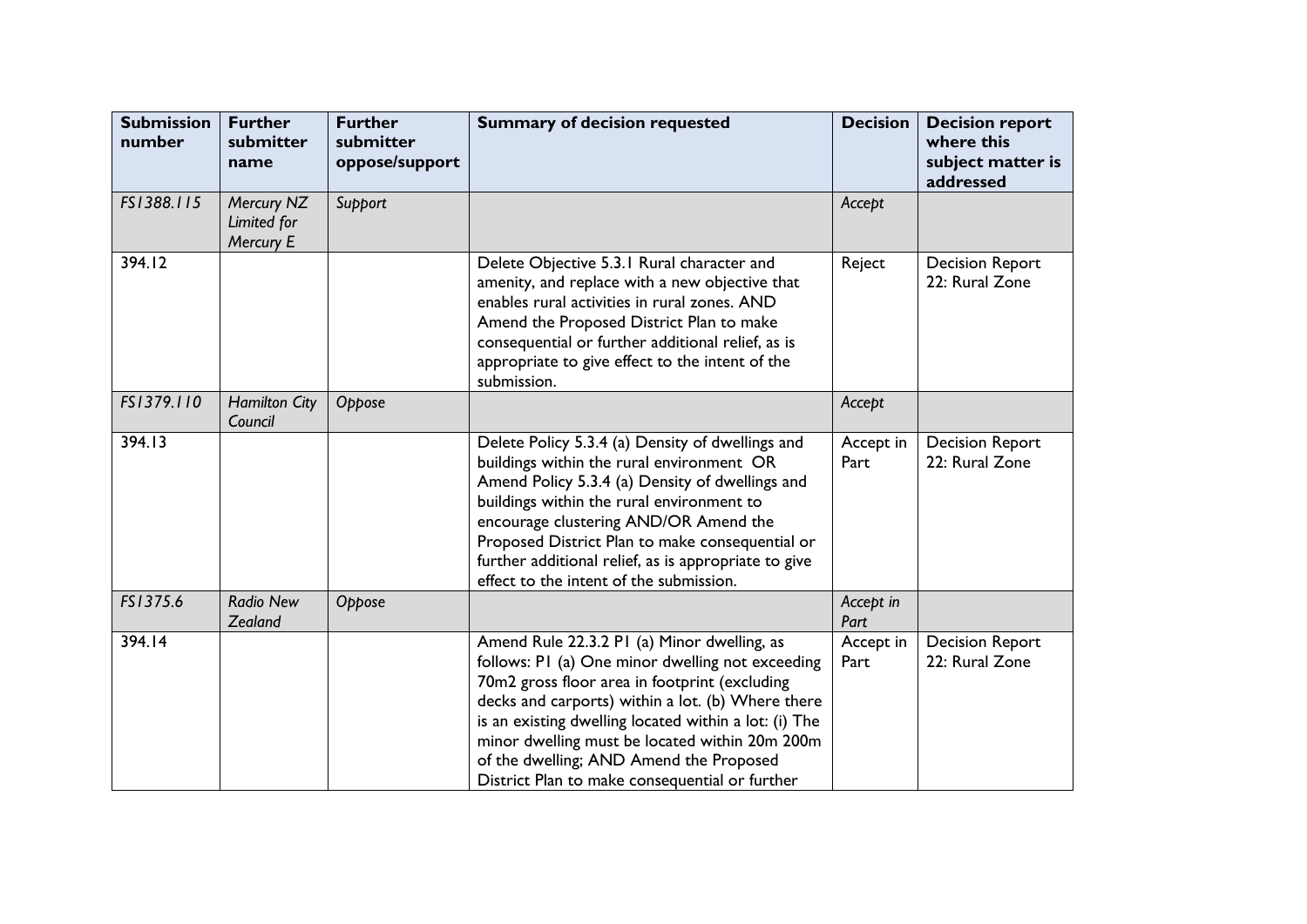| <b>Submission</b><br>number | <b>Further</b><br>submitter<br>name    | <b>Further</b><br>submitter<br>oppose/support | <b>Summary of decision requested</b>                                                                                                                                                                                                                                                                                                                                                 | <b>Decision</b>   | <b>Decision report</b><br>where this<br>subject matter is<br>addressed |
|-----------------------------|----------------------------------------|-----------------------------------------------|--------------------------------------------------------------------------------------------------------------------------------------------------------------------------------------------------------------------------------------------------------------------------------------------------------------------------------------------------------------------------------------|-------------------|------------------------------------------------------------------------|
|                             |                                        |                                               | additional relief, as is appropriate to give effect to<br>the intent of the submission.                                                                                                                                                                                                                                                                                              |                   |                                                                        |
| FS1388.116                  | Mercury NZ<br>Limited for<br>Mercury E | Oppose                                        |                                                                                                                                                                                                                                                                                                                                                                                      | Accept in<br>Part |                                                                        |
| 394.15                      |                                        |                                               | Delete Rule 22.2.8 Indigenous vegetation<br>clearance - outside a Significant Natural Area, and<br>make indigenous vegetation clearance outside a<br>Significant Natural Area permitted in all<br>circumstances. AND Amend the Proposed<br>District Plan to make consequential or further<br>additional relief, as is appropriate to give effect to<br>the intent of the submission. | Reject            | Decision Report 9:<br>Significant Natural<br>Areas                     |
| 394.16                      |                                        |                                               | Delete Rule 22.4.1.1 Prohibited subdivision. OR<br>Amend Rule 22.4.1.1 Prohibited Subdivision if<br>retained, so that it only applies to the Rural Zone<br>and does not apply to the Country Living Zone.<br>AND Amend the Proposed District Plan to make<br>consequential or further additional relief, as is<br>appropriate to give effect to the intent of the<br>submission.     | Reject            | <b>Decision Report</b><br>22: Rural Zone                               |
| FS1328.16                   | Kenneth<br><b>Graham Barry</b>         | Support                                       |                                                                                                                                                                                                                                                                                                                                                                                      | Reject            |                                                                        |
| FS1379.111                  | <b>Hamilton City</b><br>Council        | Oppose                                        |                                                                                                                                                                                                                                                                                                                                                                                      | Accept            |                                                                        |
| FS1388.117                  | Mercury NZ<br>Limited for<br>Mercury E | Oppose                                        |                                                                                                                                                                                                                                                                                                                                                                                      | Accept            |                                                                        |
| 394.17                      |                                        |                                               | Amend Rule 22.4.1.2 General subdivision, so that<br>this rule only applies to the Rural Zone and does                                                                                                                                                                                                                                                                                | Reject            | <b>Decision Report</b><br>22: Rural Zone                               |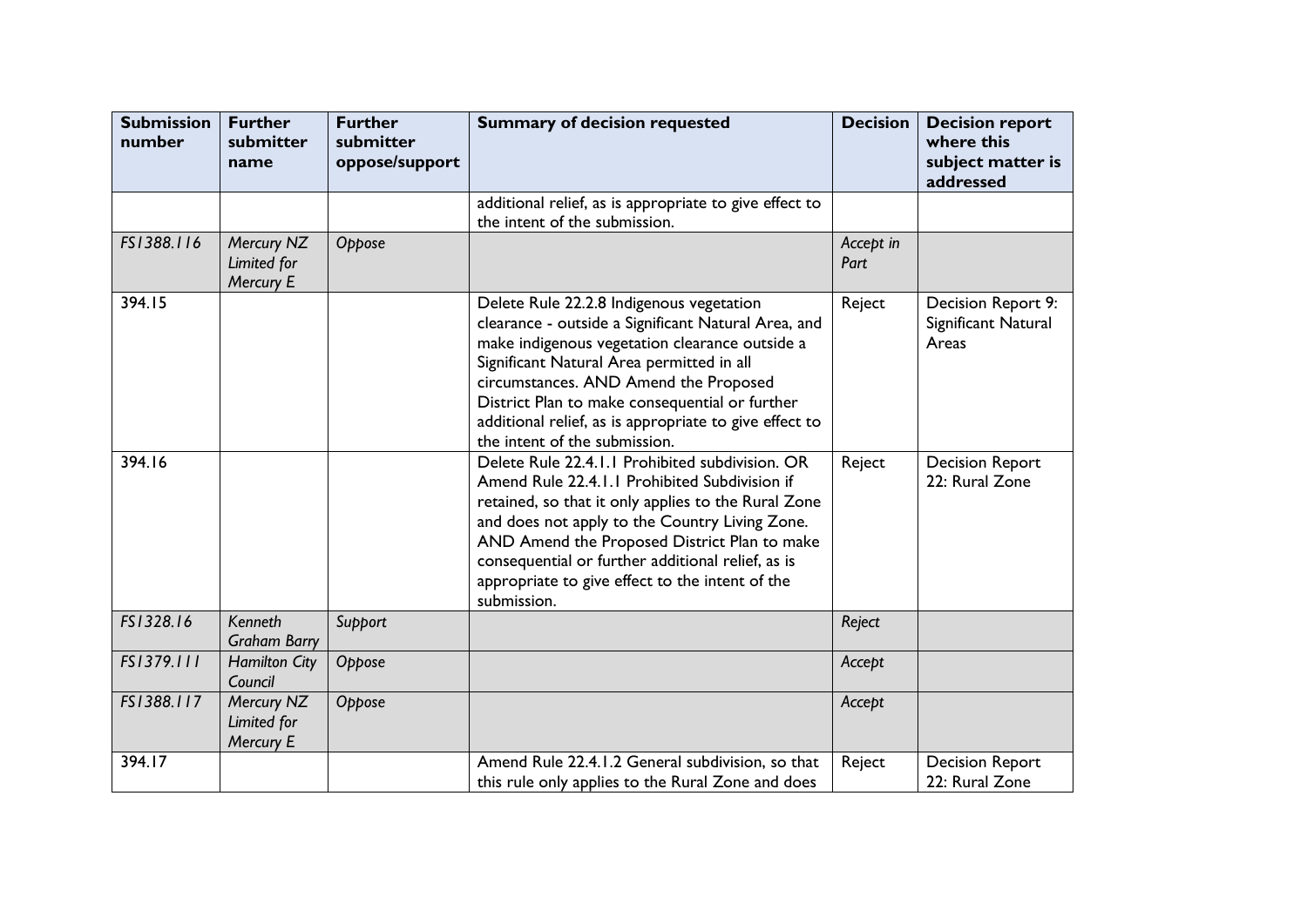| <b>Submission</b><br>number | <b>Further</b><br>submitter<br>name    | <b>Further</b><br>submitter<br>oppose/support | <b>Summary of decision requested</b>                                                                                                                                                                                                                                                                                              | <b>Decision</b> | <b>Decision report</b><br>where this<br>subject matter is<br>addressed |
|-----------------------------|----------------------------------------|-----------------------------------------------|-----------------------------------------------------------------------------------------------------------------------------------------------------------------------------------------------------------------------------------------------------------------------------------------------------------------------------------|-----------------|------------------------------------------------------------------------|
|                             |                                        |                                               | not apply to the Country Living Zone. AND<br>Amend the Proposed District Plan to make<br>consequential or further additional relief, as is<br>appropriate to give effect to the intent of the<br>submission.                                                                                                                      |                 |                                                                        |
| FS1388.118                  | Mercury NZ<br>Limited for<br>Mercury E | Oppose                                        |                                                                                                                                                                                                                                                                                                                                   | Accept          |                                                                        |
| 394.18                      |                                        |                                               | Amend Rule 22.4.1.1 Prohibited subdivision, to<br>acknowledge other allowable forms of subdivision<br>such as Conservation Lot Subdivision and farm<br>parks. AND Amend the Proposed District Plan to<br>make consequential or further additional relief, as<br>is appropriate to give effect to the intent of the<br>submission. | Reject          | <b>Decision Report</b><br>22: Rural Zone                               |
| FS1388.119                  | Mercury NZ<br>Limited for<br>Mercury E | Oppose                                        |                                                                                                                                                                                                                                                                                                                                   | Accept          |                                                                        |
| 394.19                      |                                        |                                               | Amend Rule 22.4.1.2 General subdivision, to<br>acknowledge other allowable forms of subdivision<br>such as Conservation Lot Subdivision and farm<br>parks. AND Amend the Proposed District Plan to<br>make consequential or further additional relief, as<br>is appropriate to give effect to the intent of the<br>submission.    | Reject          | <b>Decision Report</b><br>22: Rural Zone                               |
| FS1388.120                  | Mercury NZ<br>Limited for<br>Mercury E | Oppose                                        |                                                                                                                                                                                                                                                                                                                                   | Accept          |                                                                        |
| 394.20                      |                                        |                                               | Amend Rule 22.4.1.6 Conservation lot<br>subdivision, by incorporating the provisions from<br>the Auckland Council District Plan (Rodney                                                                                                                                                                                           | Reject          | <b>Decision Report</b><br>22: Rural Zone                               |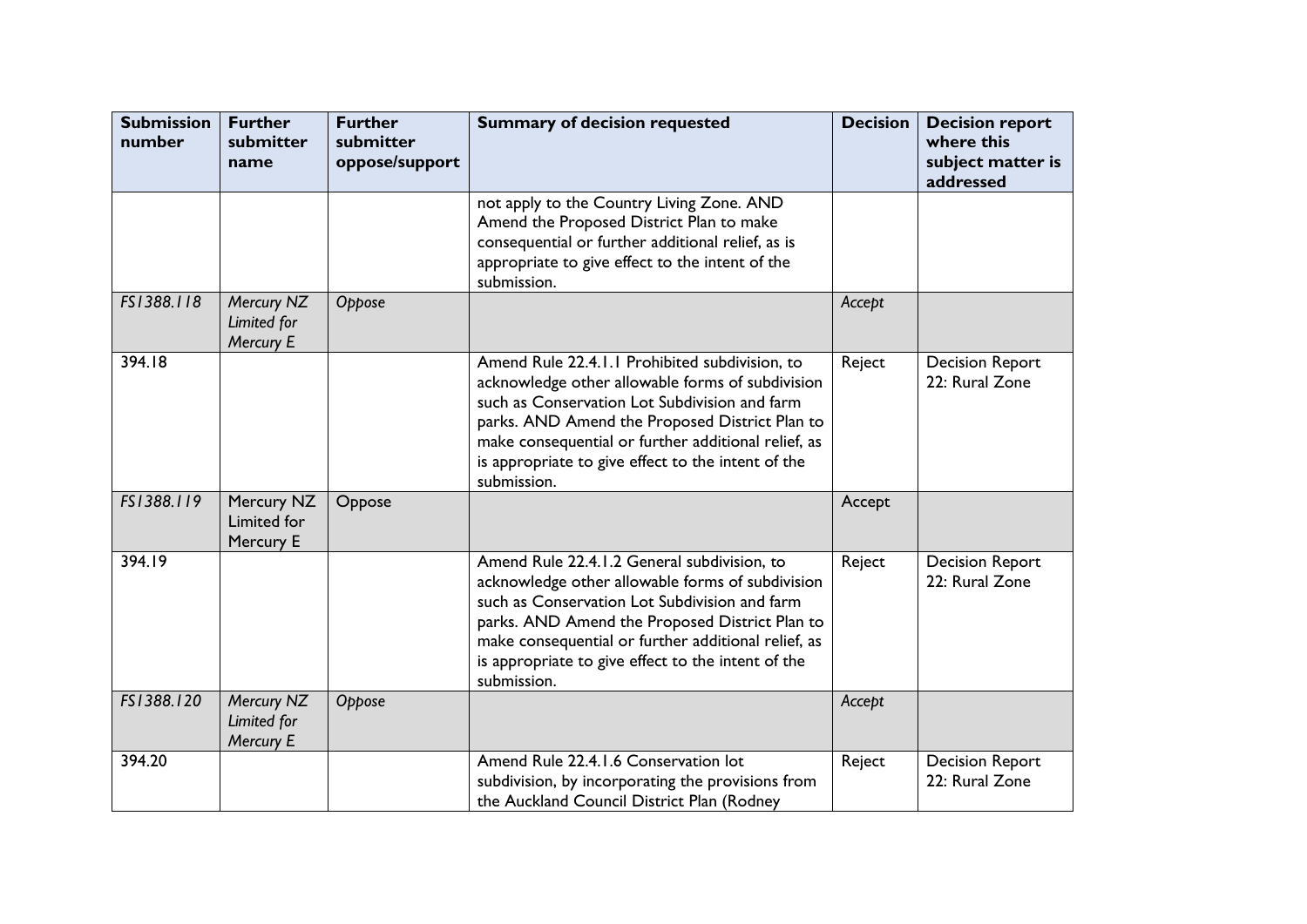| <b>Submission</b><br>number | <b>Further</b><br>submitter<br>name    | <b>Further</b><br>submitter<br>oppose/support | <b>Summary of decision requested</b>                                                                                                                                                                                                                                                                                                                                                                                                                                                                                                            | <b>Decision</b>   | <b>Decision report</b><br>where this<br>subject matter is<br>addressed |
|-----------------------------|----------------------------------------|-----------------------------------------------|-------------------------------------------------------------------------------------------------------------------------------------------------------------------------------------------------------------------------------------------------------------------------------------------------------------------------------------------------------------------------------------------------------------------------------------------------------------------------------------------------------------------------------------------------|-------------------|------------------------------------------------------------------------|
|                             |                                        |                                               | Section) 2011 and any directly linked assessment<br>criteria and appendices referred to in those<br>provisions to enable subdivision for protection of<br>Significant Natural Areas. Refer to the submission<br>which sets out these Rodney Section provisions<br>in full. AND Amend the Proposed District Plan to<br>make consequential or further additional relief, as<br>is appropriate to give effect to the intent of the<br>submission.                                                                                                  |                   |                                                                        |
| 394.21                      |                                        |                                               | Amend the number of lots to be created per area<br>of ecological enhancement, restoration or<br>protection to be calculated from the date that the<br>Proposed District Plan was notified. AND Amend<br>the Proposed District Plan to make consequential<br>or further additional relief, as is appropriate to<br>give effect to the intent of the submission.                                                                                                                                                                                  | Accept in<br>Part | <b>Decision Report</b><br>22: Rural Zone                               |
| FS1388.121                  | Mercury NZ<br>Limited for<br>Mercury E | Oppose                                        |                                                                                                                                                                                                                                                                                                                                                                                                                                                                                                                                                 | Accept in<br>Part |                                                                        |
| 394.22                      |                                        |                                               | Add a new rule to Section 22.4 Subdivision for<br>farm park subdivision, that provides for: (i) I new<br>site per 4 ha from a parent title that is at least 20<br>ha, provided that the new sites are clustered, less<br>than 5000m2 and; (ii) Development is lined with<br>a farm management plan to ensure long term<br>environmentally sustainable farming practices.<br>AND Amend the Proposed District Plan to make<br>consequential or further additional relief, as is<br>appropriate to give effect to the intent of the<br>submission. | Reject            | <b>Decision Report</b><br>22: Rural Zone                               |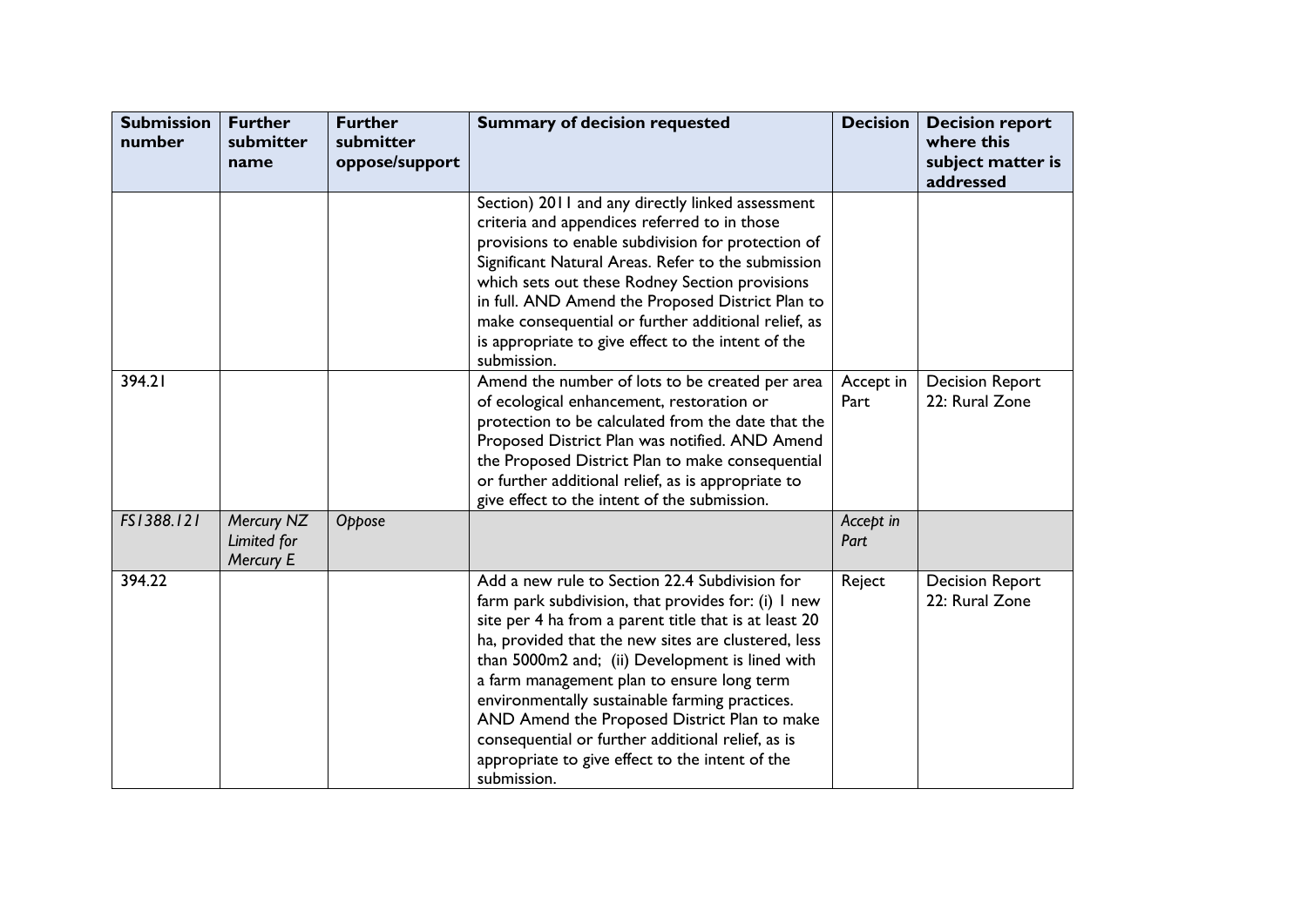| <b>Submission</b><br>number | <b>Further</b><br>submitter<br>name    | <b>Further</b><br>submitter<br>oppose/support | <b>Summary of decision requested</b>                                                                                                                                                                                                                                                                                                                                                                                                                                                 | <b>Decision</b>   | <b>Decision report</b><br>where this<br>subject matter is<br>addressed |
|-----------------------------|----------------------------------------|-----------------------------------------------|--------------------------------------------------------------------------------------------------------------------------------------------------------------------------------------------------------------------------------------------------------------------------------------------------------------------------------------------------------------------------------------------------------------------------------------------------------------------------------------|-------------------|------------------------------------------------------------------------|
| FS1062.36                   | Andrew and<br>Christine<br>Gore        | Oppose                                        |                                                                                                                                                                                                                                                                                                                                                                                                                                                                                      | Accept            |                                                                        |
| FS1277.132                  | Waikato<br>Regional<br>Council         | Oppose                                        |                                                                                                                                                                                                                                                                                                                                                                                                                                                                                      | Accept            |                                                                        |
| FS1379.112                  | <b>Hamilton City</b><br>Council        | Oppose                                        |                                                                                                                                                                                                                                                                                                                                                                                                                                                                                      | Accept            |                                                                        |
| FS1388.122                  | Mercury NZ<br>Limited for<br>Mercury E | Oppose                                        |                                                                                                                                                                                                                                                                                                                                                                                                                                                                                      | Accept            |                                                                        |
| 394.23                      |                                        |                                               | Delete Rule 23.2.9 Indigenous vegetation<br>clearance - outside a Significant Natural Area, to<br>make indigenous vegetation clearance outside of a<br>Significant Natural Area permitted in all<br>circumstances. AND Amend the Proposed<br>District Plan to make consequential or further<br>additional relief, as is appropriate to give effect to<br>the intent of the submission.                                                                                               | Reject            | Decision Report 9:<br>Significant Natural<br>Areas                     |
| 394.24                      |                                        |                                               | Amend Rule 22.3.2 PI Minor dwelling, as follows:<br>PI (a) One minor dwelling not exceeding 70m2<br>gfa in footprint (excluding decks and carports)<br>per site. (b) Where there is an existing dwelling<br>located within a site: (i) The minor dwelling must<br>be located within 20m 200m of the dwelling;<br>AND Amend the Proposed District Plan to make<br>consequential or further additional relief, as is<br>appropriate to give effect to the intent of the<br>submission. | Accept in<br>Part | <b>Decision Report</b><br>22: Rural Zone                               |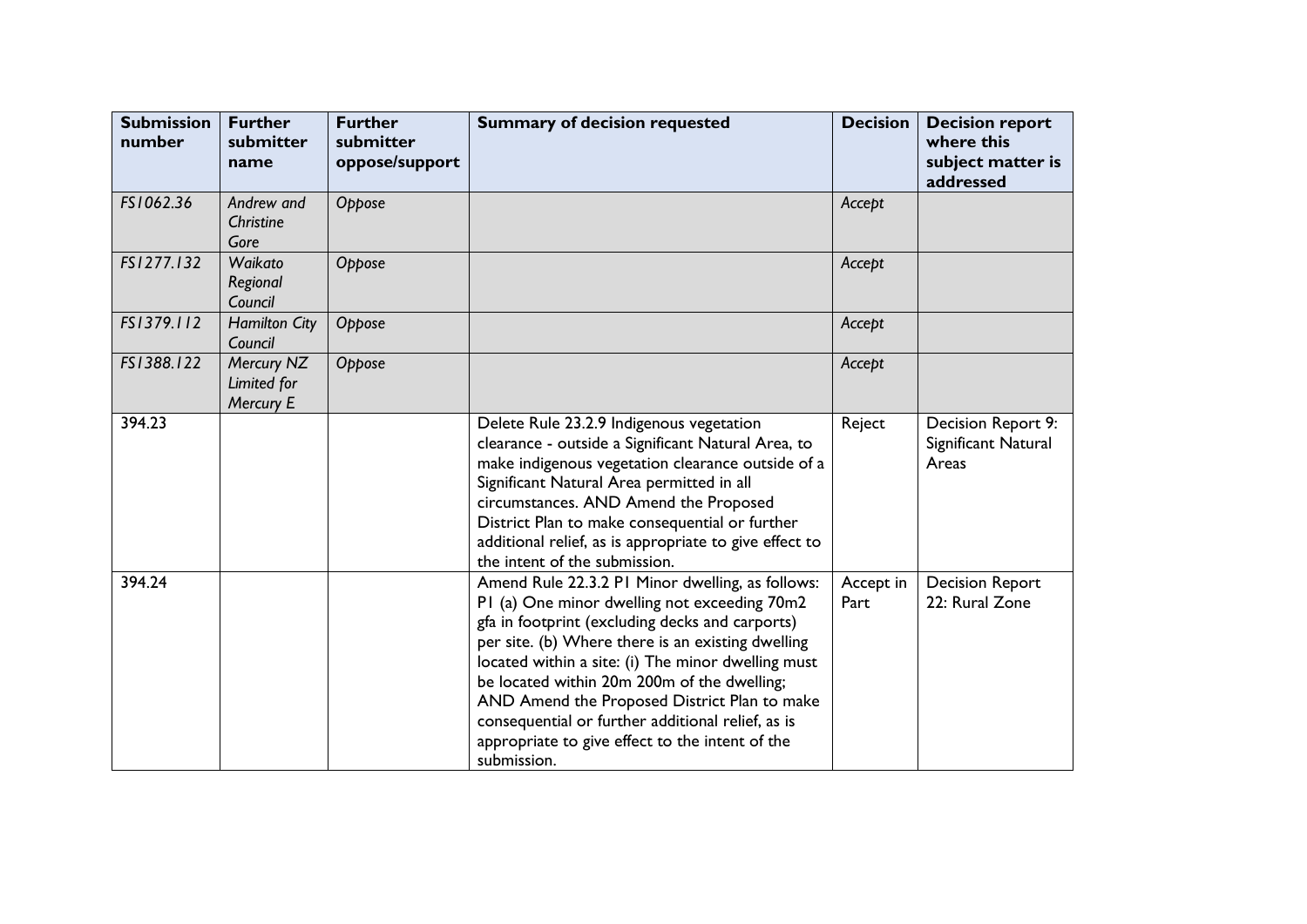| <b>Submission</b><br>number | <b>Further</b><br>submitter<br>name                                      | <b>Further</b><br>submitter<br>oppose/support | <b>Summary of decision requested</b>                                                                                                                                                                                                                                                                                                                                                                                                                                                                                                                                                                                                                                                                                                                                                                                                                | <b>Decision</b>   | <b>Decision report</b><br>where this<br>subject matter is<br>addressed |
|-----------------------------|--------------------------------------------------------------------------|-----------------------------------------------|-----------------------------------------------------------------------------------------------------------------------------------------------------------------------------------------------------------------------------------------------------------------------------------------------------------------------------------------------------------------------------------------------------------------------------------------------------------------------------------------------------------------------------------------------------------------------------------------------------------------------------------------------------------------------------------------------------------------------------------------------------------------------------------------------------------------------------------------------------|-------------------|------------------------------------------------------------------------|
| FS1388.123                  | Mercury NZ<br>Limited for<br>Mercury E                                   | Oppose                                        |                                                                                                                                                                                                                                                                                                                                                                                                                                                                                                                                                                                                                                                                                                                                                                                                                                                     | Accept in<br>Part |                                                                        |
| 394.25                      |                                                                          |                                               | Amend the zoning of various properties in the<br>vicinity of Parker Lane and Cameron Town Road,<br>Buckland, so that they are zoned in a Country<br>Living Zone. Refer to maps in submission for<br>details of the extent of this requested. The<br>submission states that the requested zone<br>boundaries follow roads or streams as far as<br>reasonably practicable. OR Amend the planning<br>maps by applying an overlay to properties on<br>Parker Lane, Buckland that provides for farm park<br>subdivisions in this location on the basis of I<br>additional lot per 4 ha of parent title, unless farm<br>park subdivisions are enabled across the Waikato<br>District. AND Amend the Proposed District Plan<br>to make consequential or further additional relief,<br>as is appropriate to give effect to the intent of the<br>submission. | Reject            | <b>Decision Report</b><br>28D: Zoning -<br>Tuakau                      |
| FS1176.59                   | Watercare<br>Services Ltd                                                | Oppose                                        |                                                                                                                                                                                                                                                                                                                                                                                                                                                                                                                                                                                                                                                                                                                                                                                                                                                     | Accept            |                                                                        |
| FS1277.79                   | Waikato<br>Regional<br>Council                                           | Oppose                                        |                                                                                                                                                                                                                                                                                                                                                                                                                                                                                                                                                                                                                                                                                                                                                                                                                                                     | Accept            |                                                                        |
| FS1108.176                  | Te<br>Whakakiteng<br>a o Waikato<br>Incorporated<br>(Waikato-<br>Tainui) | Oppose                                        |                                                                                                                                                                                                                                                                                                                                                                                                                                                                                                                                                                                                                                                                                                                                                                                                                                                     | Accept            |                                                                        |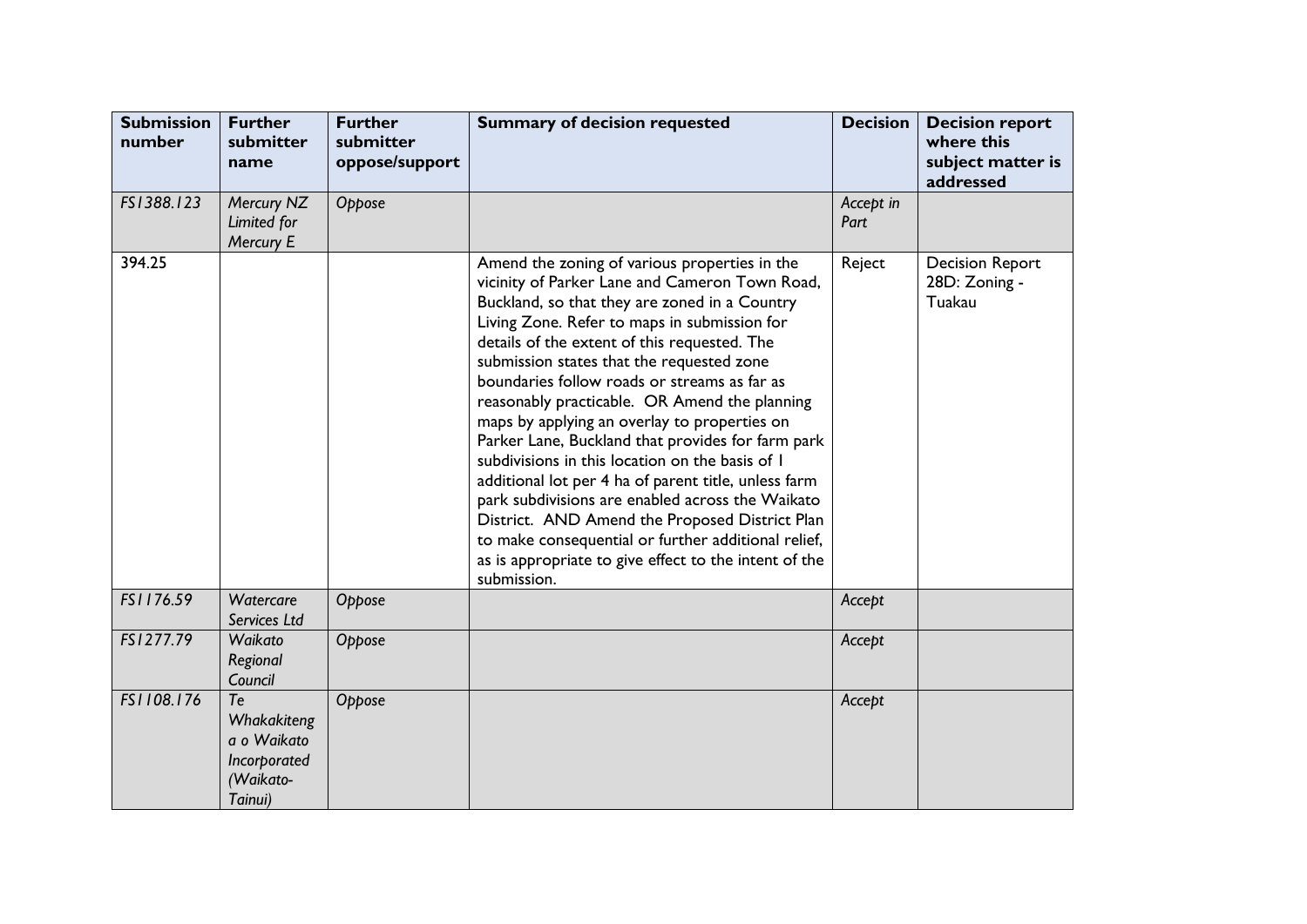| <b>Submission</b><br>number | <b>Further</b><br>submitter<br>name    | <b>Further</b><br>submitter<br>oppose/support | <b>Summary of decision requested</b>                                                                                                                                                                                                                                                                                                                | <b>Decision</b>   | <b>Decision report</b><br>where this<br>subject matter is<br>addressed |
|-----------------------------|----------------------------------------|-----------------------------------------------|-----------------------------------------------------------------------------------------------------------------------------------------------------------------------------------------------------------------------------------------------------------------------------------------------------------------------------------------------------|-------------------|------------------------------------------------------------------------|
| FS1277.105                  | Waikato<br>Regional<br>Council         | Oppose                                        |                                                                                                                                                                                                                                                                                                                                                     | Accept            |                                                                        |
| FS1388.124                  | Mercury NZ<br>Limited for<br>Mercury E | Oppose                                        |                                                                                                                                                                                                                                                                                                                                                     | Accept            |                                                                        |
| 394.26                      |                                        |                                               | Delete the Significant Natural Area from the<br>property located at 312 Parker Lane, Buckland,<br>except for those parts which have already been<br>protected by covenant. AND Amend the<br>Proposed District Plan to make consequential or<br>further additional relief, as is appropriate to give<br>effect to the intent of the submission.      | Reject            | Decision Report 9:<br>Significant Natural<br>Areas                     |
| FS1293.107                  | Department<br>of<br>Conservation       | Oppose                                        |                                                                                                                                                                                                                                                                                                                                                     | Accept            |                                                                        |
| 394.27                      |                                        |                                               | No specific decision sought, but submission seeks<br>the addition of new definitions and to amend<br>definitions in Chapter 13 Definitions to give effect<br>to the submission.                                                                                                                                                                     | Reject            | <b>Decision Report</b><br>22: Rural Zone                               |
| FS1388.125                  | Mercury NZ<br>Limited for<br>Mercury E | Oppose                                        |                                                                                                                                                                                                                                                                                                                                                     | Accept            |                                                                        |
| 394.28                      |                                        |                                               | Amend Policy 5.3.7 Reverse sensitivity effects, to<br>recognise the appropriateness of reverse<br>sensitivity covenants AND/OR Amend other plan<br>provisions as consequential or additional<br>amendments as necessary to give effect to the<br>relief sought. AND Amend the Proposed District<br>Plan to make consequential or further additional | Accept in<br>Part | <b>Decision Report</b><br>22: Rural Zone                               |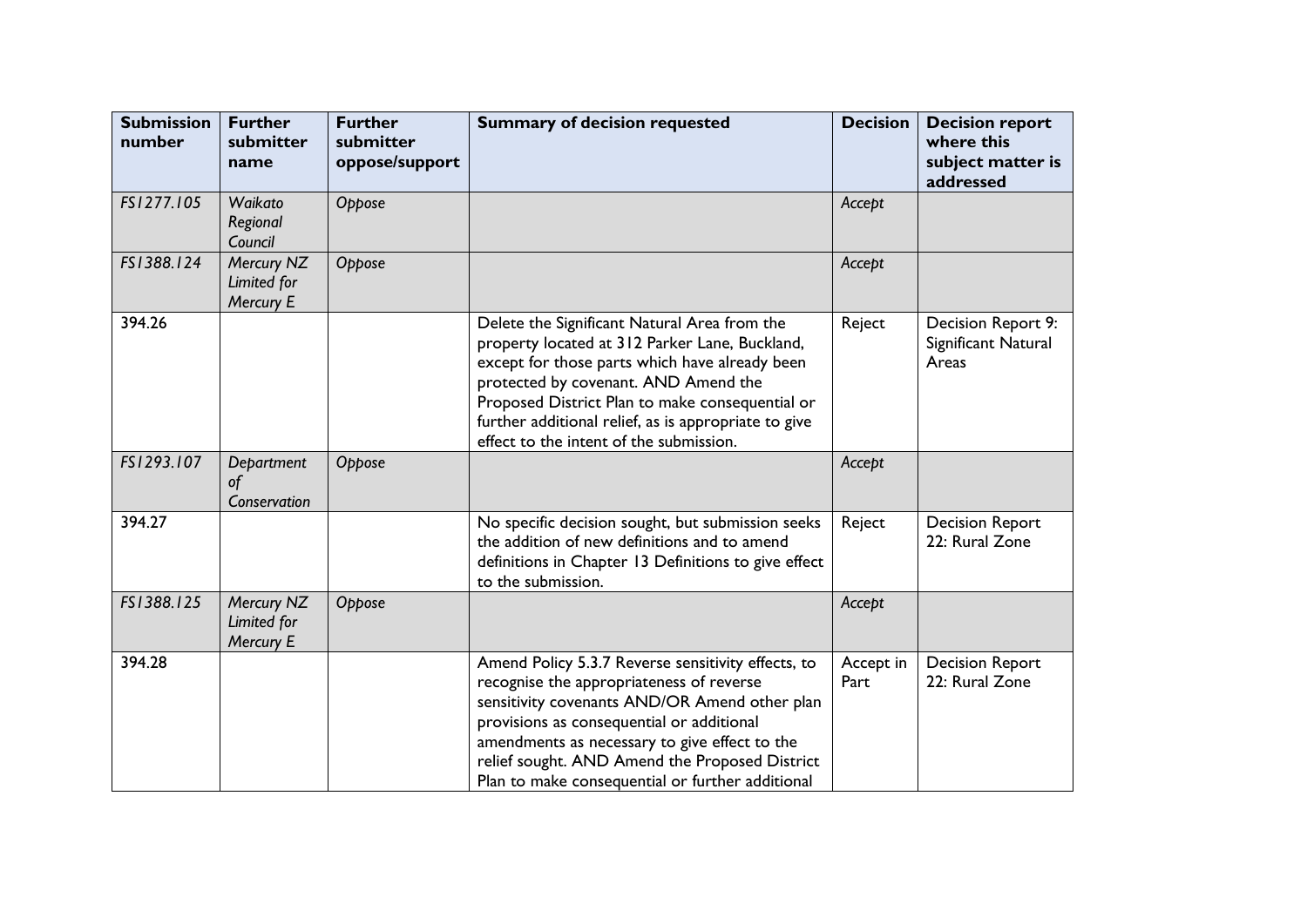| <b>Submission</b><br>number | <b>Further</b><br>submitter<br>name             | <b>Further</b><br>submitter<br>oppose/support | <b>Summary of decision requested</b>                                                                                                                                                                                                                                                                                                                                                                                                                                                                                                                                                                                                                                     | <b>Decision</b>   | <b>Decision report</b><br>where this<br>subject matter is<br>addressed |
|-----------------------------|-------------------------------------------------|-----------------------------------------------|--------------------------------------------------------------------------------------------------------------------------------------------------------------------------------------------------------------------------------------------------------------------------------------------------------------------------------------------------------------------------------------------------------------------------------------------------------------------------------------------------------------------------------------------------------------------------------------------------------------------------------------------------------------------------|-------------------|------------------------------------------------------------------------|
|                             |                                                 |                                               | relief, as is appropriate to give effect to the intent<br>of the submission.                                                                                                                                                                                                                                                                                                                                                                                                                                                                                                                                                                                             |                   |                                                                        |
| FS1375.8                    | <b>Radio New</b><br>Zealand                     | Oppose                                        |                                                                                                                                                                                                                                                                                                                                                                                                                                                                                                                                                                                                                                                                          | Accept in<br>Part |                                                                        |
| FS1265.21                   | Mainland<br>Poultry<br>Limited                  | Support                                       |                                                                                                                                                                                                                                                                                                                                                                                                                                                                                                                                                                                                                                                                          | Accept in<br>Part |                                                                        |
| FS1292.36                   | <b>McPherson</b><br><b>Resources</b><br>Limited | Support                                       |                                                                                                                                                                                                                                                                                                                                                                                                                                                                                                                                                                                                                                                                          | Accept in<br>Part |                                                                        |
| FS1316.23                   | Alstra (2012)<br>Limited                        | Support                                       |                                                                                                                                                                                                                                                                                                                                                                                                                                                                                                                                                                                                                                                                          | Accept in<br>Part |                                                                        |
| FS1334.36                   | <b>Fulton Hogan</b><br><b>Limited</b>           | Support                                       |                                                                                                                                                                                                                                                                                                                                                                                                                                                                                                                                                                                                                                                                          | Accept in<br>Part |                                                                        |
| FS1388.126                  | Mercury NZ<br>Limited for<br>Mercury E          | Oppose                                        |                                                                                                                                                                                                                                                                                                                                                                                                                                                                                                                                                                                                                                                                          | Accept in<br>Part |                                                                        |
| 394.29                      |                                                 |                                               | Add objectives and policies to Section 5.6<br>Country Living Zone, that: (i) Require sufficient<br>areas within the northern part of the district are<br>zoned countryside living to provide additional<br>housing choices, particularly where there is<br>reasonable access to Pukekohe and Tuakau; (ii)<br>Identify opportunities for countryside living zones<br>to be reticulated with wastewater where it is<br>located close to wastewater infrastructure; and<br>(iii) Zone land around Parker Lane and Cameron<br>Town Road as countryside living AND/OR<br>Amend other plan provisions as consequential or<br>additional amendments as necessary to give effect | Reject            | <b>Decision Report</b><br>18: Country Living<br>Zone                   |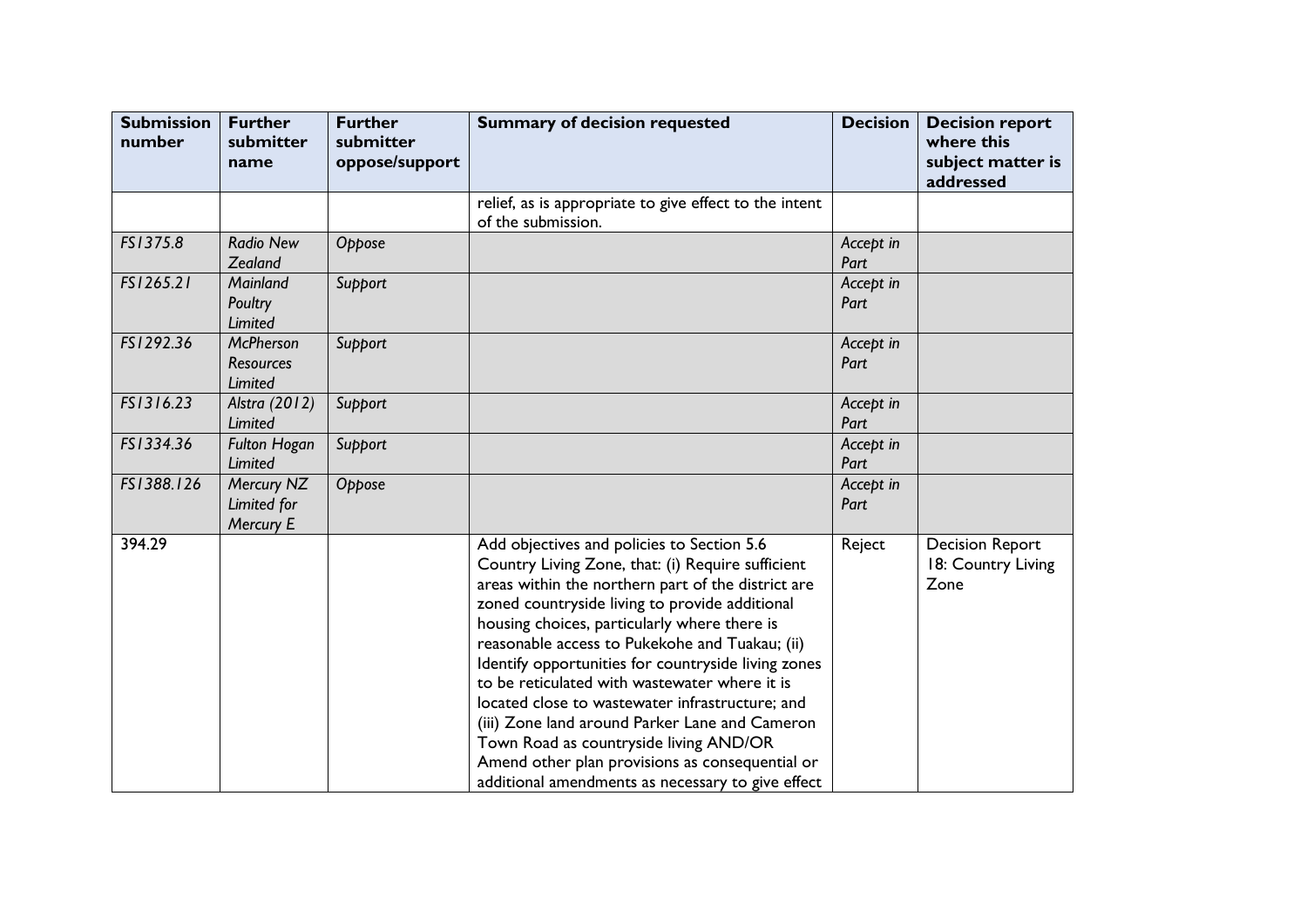| <b>Submission</b><br>number | <b>Further</b><br>submitter<br>name    | <b>Further</b><br>submitter<br>oppose/support | <b>Summary of decision requested</b>                                                                                                                                                                                                                                                                                                               | <b>Decision</b>   | <b>Decision report</b><br>where this<br>subject matter is<br>addressed |
|-----------------------------|----------------------------------------|-----------------------------------------------|----------------------------------------------------------------------------------------------------------------------------------------------------------------------------------------------------------------------------------------------------------------------------------------------------------------------------------------------------|-------------------|------------------------------------------------------------------------|
|                             |                                        |                                               | to the relief sought. AND Amend the Proposed<br>District Plan to make consequential or further<br>additional relief, as is appropriate to give effect to<br>the intent of the submission.                                                                                                                                                          |                   |                                                                        |
| FS1079.1                    | M   Stormont                           | Support                                       |                                                                                                                                                                                                                                                                                                                                                    | Reject            |                                                                        |
| FS1388.127                  | Mercury NZ<br>Limited for<br>Mercury E | Oppose                                        |                                                                                                                                                                                                                                                                                                                                                    | Accept            |                                                                        |
| 394.30                      |                                        |                                               | Delete the definition of "High class soils" in<br>Chapter 13 Definitions, and replace with the<br>following: (i) Elite soils (Class I); and (ii) Prime<br>Soils (Class II) and AND Amend the Proposed<br>District Plan to make consequential or further<br>additional relief, as is appropriate to give effect to<br>the intent of the submission. | Reject            | <b>Decision Report</b><br>30: Definitions                              |
| FS1168.103                  | Horticulture<br><b>New Zealand</b>     | Oppose                                        |                                                                                                                                                                                                                                                                                                                                                    | Accept            |                                                                        |
| 394.31                      |                                        |                                               | Add a definition of "Farm Park" in Chapter 13<br>Definitions. AND Amend the Proposed District<br>Plan to make consequential or further additional<br>relief, as is appropriate to give effect to the intent<br>of the submission.                                                                                                                  | Reject            | <b>Decision Report</b><br>22: Rural Zone                               |
| FS1342.71                   | Federated<br><b>Farmers</b>            | Oppose                                        |                                                                                                                                                                                                                                                                                                                                                    | Accept            |                                                                        |
| FS1388.128                  | Mercury NZ<br>Limited for<br>Mercury E | Oppose                                        |                                                                                                                                                                                                                                                                                                                                                    | Accept            |                                                                        |
| 394.32                      |                                        |                                               | Add a definition of "Restoration or enhancement<br>planting subdivision" in Chapter 13 Definitions.                                                                                                                                                                                                                                                | Accept in<br>Part | <b>Decision Report</b><br>22: Rural Zone                               |